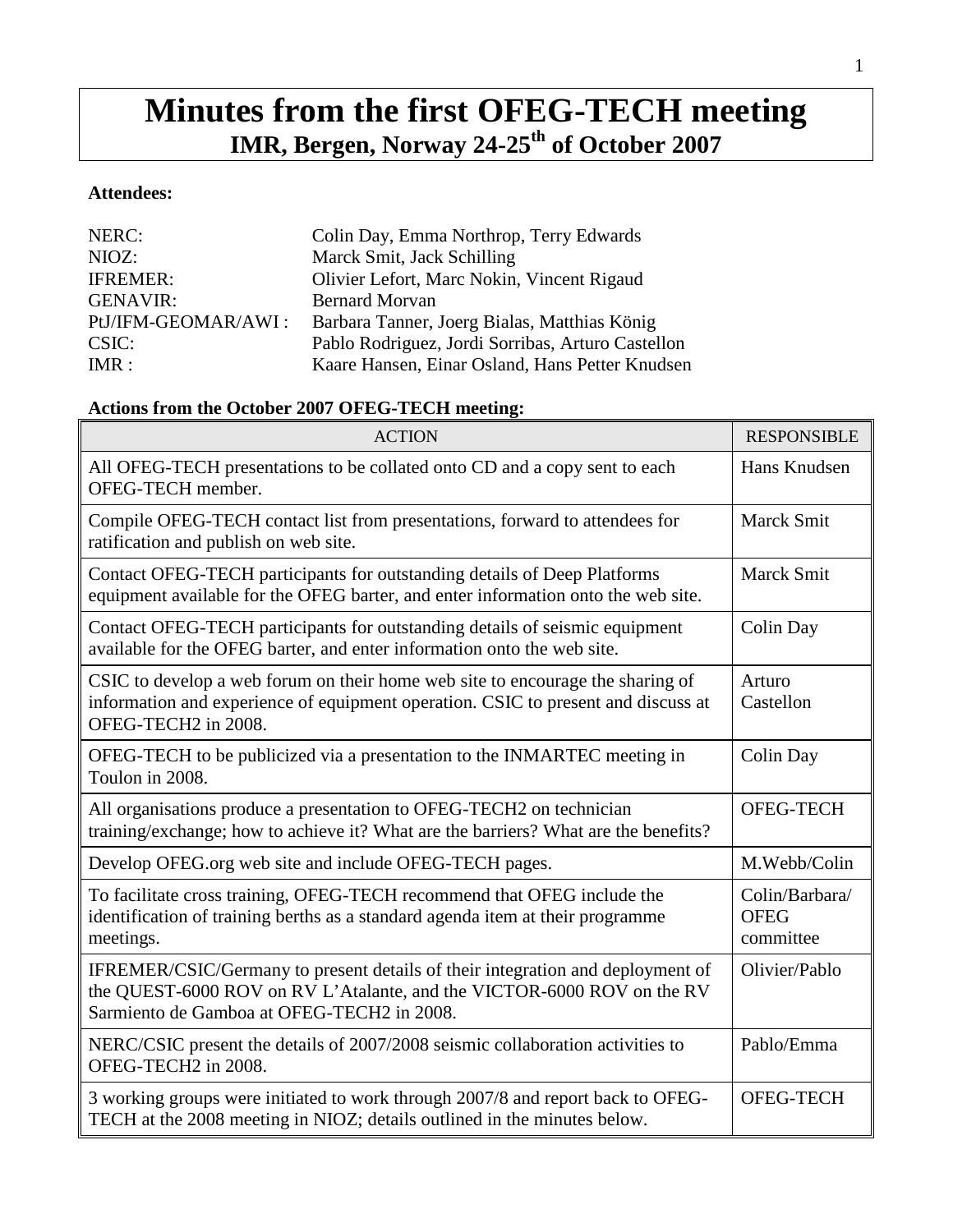## **Minutes:**

**Day1 – 24th October objectives:** 

- **To present an overview of OFEG and OFEG-TECH**
- **Presentations by each country detailing how their organization is set up, who are the relevant contacts, plus a special topic (if desired), each followed by questions and discussions.**
- Colin Day gave a presentation on OFEG outlining its' operating principals and the key areas of collaboration and interaction which enable it to operate effectively and efficiently. It was outlined that these same collaborative principals should be adopted for OFEG-TECH.
- It was stated that the key development area for OFEG-TECH is a greater understanding of each others organizations and improved contact and communication between technical staff at the right levels of responsibility and authority.
- The six OFEG TECH organisations gave a presentation outlining how their organization is set up and who are the relevant contacts followed by discussion. A CD with a copy of all presentations has been sent to all attendees.
- Rolf Korneliussen, IMR, gave a presentation of Large Scale Survey System, LSSS which was developed by IMR and is in use onboard IMR ships.

# **Day2 - 25th October objectives:**

- **Discussion of the proposed OFEG Deep Platforms and seismic collaboration**
- **Overview of the OFWG report.**
- $\triangleright$  Discussion as to the next steps and outline plan/discussion topics for the next **meeting.**
- Per Nieuwejaar gave a short presentation of the OFWG report outlining the connections between this report and the OFEG and OFEG-TECH remit. This report can be found at the following URL:

[http://www.eurocean.org/files/OFWG\\_FINAL\\_report.pdf](http://www.eurocean.org/files/OFWG_FINAL_report.pdf)

- Colin Day and Marck Smit gave a presentation on the proposed OFEG virtual Deep platforms and seismic collaborations.
- Olivier Lefort gave a presentation on the Eurofleet I3 initiative.
- IMR staff conducted a tour of the IMR facility including the vessel "Håkon Mosby"
- The afternoon was set aside to discuss the previous day's events and to discuss the future way forward for OFEG-TECH. A number of common themes were agreed upon as appropriate for setting up small working groups to develop interaction between OFEG-TECH partners with a view to reporting back to OFEG-TECH in 2008. These are outlined at the end of these minutes.
- A number of administrative decisions were agreed to consolidate the group which are outlined at the end of these minutes.
- The meeting concluded with consideration for dates of the next meeting (which will need to be reviewed in conjunction with OFEG partners). Future meetings to be two day meetings, the 2008 Venue will be NIOZ, Texal, the proposed Date:  $12^{th}/13^{th}$  October.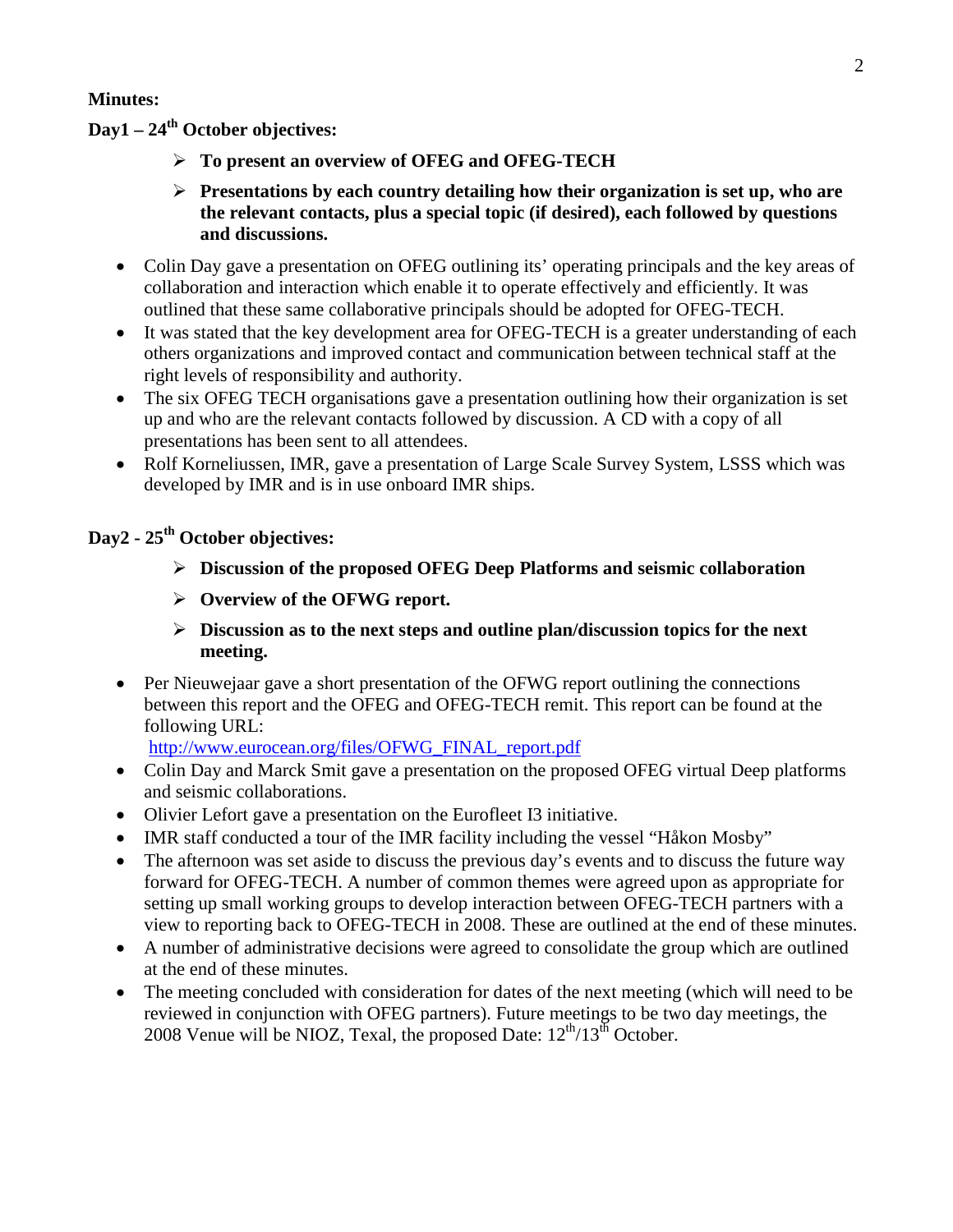### **Administrative decisions from Day2:**

- It was stated that OFEG-TECH should report to OFEG. It was suggested that future OFEG-TECH meetings need to take place a suitable time prior to the Autumn OFEG meetings. Barbara was asked to take this proposal to the November 2007 OFEG meeting for ratification. Colin Day will provide a brief report and minutes of the OFEG-TECH meeting for the November 2007 OFEG meeting.
- It was agreed that three attendees from each OFEG organisation is an appropriate number for future meetings to keep the group to a suitable and manageable size. This is a guideline and not absolute, if additional attendees are required for specific reasons then this is not a problem.
- The 2008 meeting agenda will be constructed closer to the next meeting date through consultation with OFEG-TECH members. Two standard agenda items were agreed to be included at future meetings. Standing agenda items:
	- 1. Participants present / discuss OFEG-TECH interaction and activities from the previous year.
	- 2. Opportunity for available training berths for technicians for the forthcoming year.
- The meeting suggested that a chairman should be elected; Colin Day was nominated by the IMR representatives and was agreed by the meeting participants. Marck Smit will act as secretary. It was also decided that each organisation will have one primary contact as outlined below.